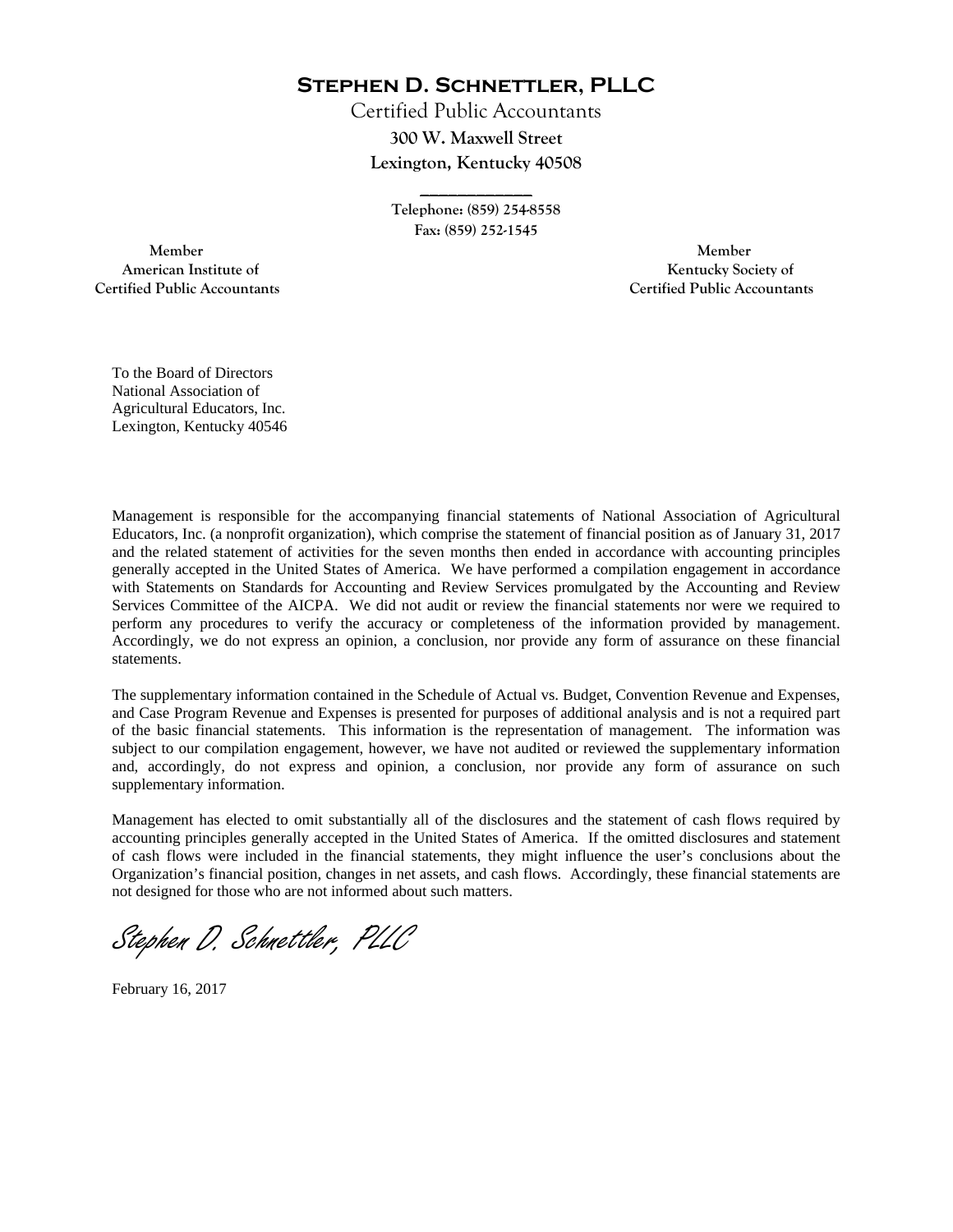# NATIONAL ASSOCIATION OF AGRICULTURAL EDUCATORS, INC. **Statement of Financial Position** January 31, 2017

| <b>ASSETS</b>                         |                 |
|---------------------------------------|-----------------|
| Cash on deposit                       | \$<br>414,312   |
| Investments - operating fund          | 643,039         |
| Investments - life membership fund    | 219,717         |
| Accounts receivable                   | 165,843         |
| Inventory                             | 5,000           |
| Prepaid expenses                      | 338,035         |
| Property and equipment - CASE         | 484             |
| Property and equipment                | 10,377          |
| <b>TOTAL ASSETS</b>                   | \$<br>1,796,807 |
| <b>LIABILITIES AND NET ASSETS</b>     |                 |
| <b>LIABILITIES</b>                    |                 |
| Accounts payable                      | \$<br>30,421    |
| Accrued leave payable                 | 41,327          |
| Other current liabilities             | 8,608           |
| <b>TOTAL LIABILITIES</b>              | 80,356          |
| <b>NET ASSETS</b>                     |                 |
| Unrestricted net assets:              |                 |
| Current operation                     | 1,128,092       |
| Board designated for special purposes | 212,795         |
| Temporarily restricted net assets     | 1,360           |
| <b>CASE Project</b>                   | 374,204         |
| <b>TOTAL NET ASSETS</b>               | 1,716,451       |
| TOTAL LIABILITIES AND NET ASSETS      | \$<br>1,796,807 |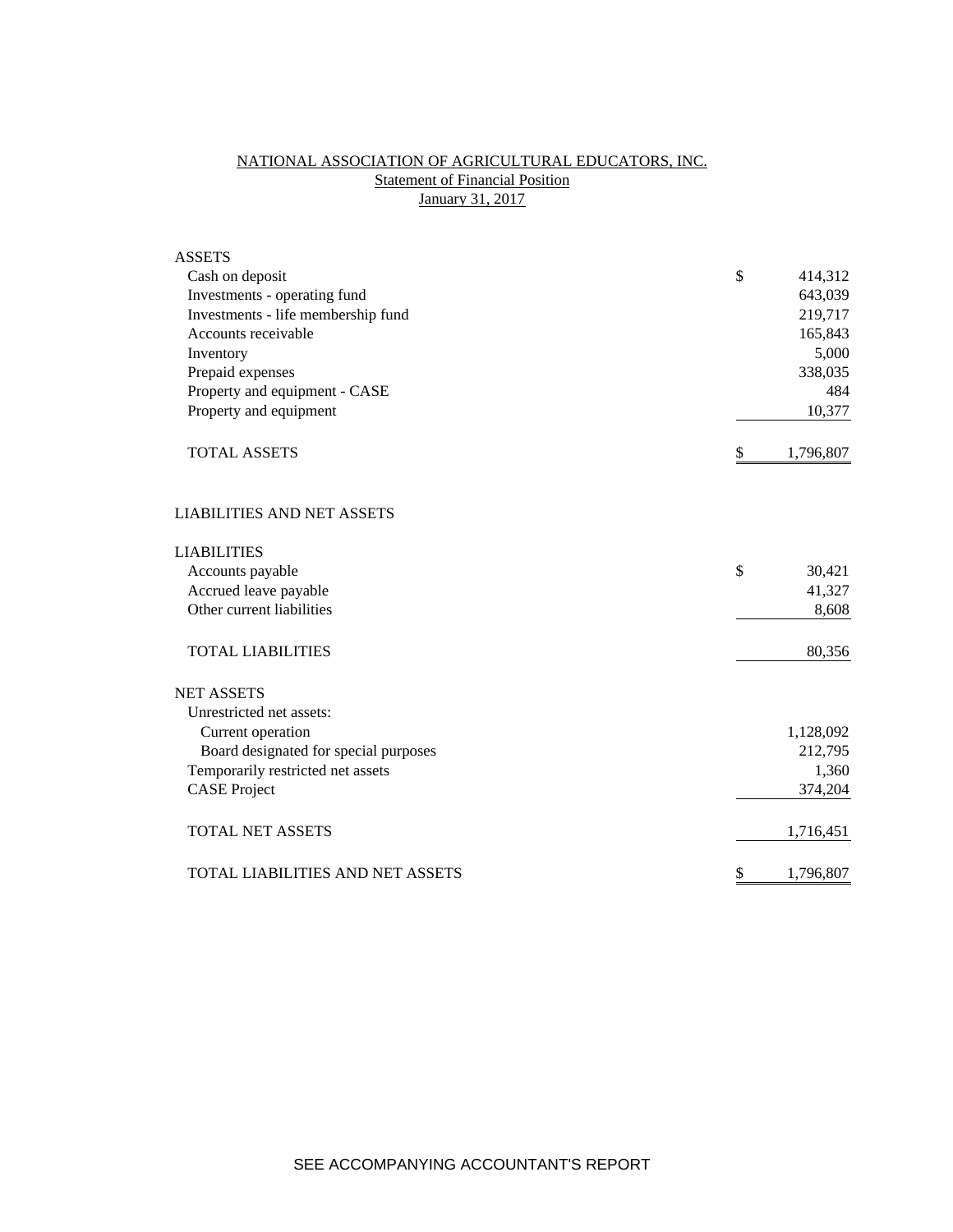### NATIONAL ASSOCIATION OF AGRICULTURAL EDUCATORS, INC. **Statement of Activities** For the Seven Months ended January 31, 2017

|                                       | Unrestricted |                |            |         |             |    |            |    |           |  |
|---------------------------------------|--------------|----------------|------------|---------|-------------|----|------------|----|-----------|--|
|                                       | Current      |                | Board      |         | Temporarily |    | CASE       |    |           |  |
|                                       |              | Operations     | Designated |         | Restricted  |    | Project    |    | Total     |  |
| Revenue, Gains and Losses             |              |                |            |         |             |    |            |    |           |  |
| Membership dues                       | \$           | 333,439        | \$         | 4,380   | \$          | \$ |            | \$ | 337,819   |  |
| Convention registration               |              | 65,569         |            |         |             |    |            |    | 65,569    |  |
| Sponsorship and awards                |              | 17,250         |            |         |             |    |            |    | 17,250    |  |
| Merchandise sales                     |              | 3,058          |            |         |             |    |            |    | 3,058     |  |
| Contributions                         |              |                |            |         | 390         |    |            |    | 390       |  |
| Management fees                       |              |                |            |         |             |    |            |    |           |  |
| Net realized and unrealized           |              |                |            |         |             |    |            |    |           |  |
| gains (losses) on securities          |              | 66,514         |            |         |             |    |            |    | 66,514    |  |
| Interest and dividends                |              | 11,150         |            |         |             |    |            |    | 11,150    |  |
| FFA Foundation projects               |              | 44,600         |            |         |             |    |            |    | 44,600    |  |
| CASE Program income                   |              |                |            |         |             |    | 1,045,333  |    | 1,045,333 |  |
| Other income                          |              | 287,336        |            |         |             |    |            |    | 287,336   |  |
| Total Revenue, Gaines and Losses      |              | 828,916        |            | 4,380   | 390         |    | 1,045,333  |    | 1,879,019 |  |
| Net Assets Released from Restrictions |              |                |            |         |             |    |            |    |           |  |
| Total Revenue, Gains and Losses       |              |                |            |         |             |    |            |    |           |  |
| and Reclassifications                 |              | 828,916        |            | 4,380   | 390         |    | 1,045,333  |    | 1,879,019 |  |
| Expenses                              |              |                |            |         |             |    |            |    |           |  |
| General expenses                      |              | 720,337        |            |         |             |    |            |    | 720,337   |  |
| FFA Foundation projects               |              | 6,097          |            |         |             |    |            |    | 6,097     |  |
| Case Program expenses                 |              | $\overline{a}$ |            |         |             |    | 1,172,924  |    | 1,172,924 |  |
| Convention expenses                   |              | 20,929         |            |         |             |    |            |    | 20,929    |  |
| Total expenses                        |              | 747,363        |            |         |             |    | 1,172,924  |    | 1,920,287 |  |
| INCREASE (DECREASE) IN NET ASSETS     |              | 81,553         |            | 4,380   | 390         |    | (127, 591) |    | (41,268)  |  |
| NET ASSETS AT BEGINNING OF PERIOD     |              | 1,046,539      |            | 208,415 | 970         |    | 501,795    |    | 1,757,719 |  |
| NET ASSETS AT END OF PERIOD           | \$           | 1,128,092      | \$         | 212,795 | \$<br>1,360 | \$ | 374,204    | \$ | 1,716,451 |  |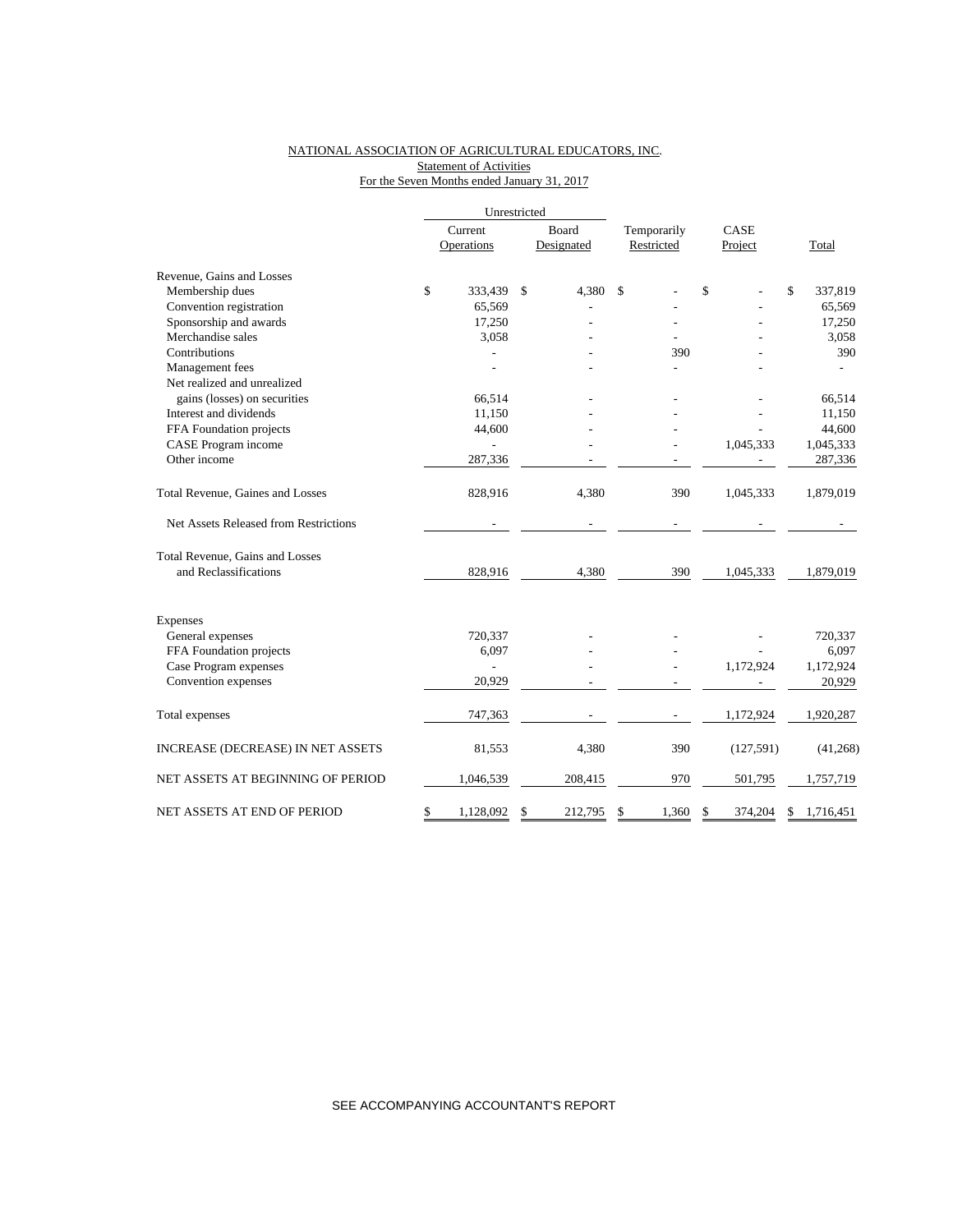### NATIONAL ASSOCIATION OF AGRICULTURAL EDUCATORS, INC. Schedule of Actual vs. Budget

For the One and Seven Months Ended January 31, 2017

|                                                       |    | <b>MONTH</b>             |  | <b>MONTH</b>             |    | <b>MONTH</b>      |  | YEAR TO DATE     |              | <b>YEAR</b>   |    | <b>YEAR</b>       |  |
|-------------------------------------------------------|----|--------------------------|--|--------------------------|----|-------------------|--|------------------|--------------|---------------|----|-------------------|--|
| <b>REVENUE</b>                                        |    | <b>ACTUAL</b>            |  | <b>BUDGET</b>            |    | <b>\$VARIANCE</b> |  | ACTUAL           |              | <b>BUDGET</b> |    | <b>\$VARIANCE</b> |  |
| Member dues                                           | \$ | 27,010 \$                |  | 32,907                   | \$ | $(5,897)$ \$      |  | 328,369          | $\mathbb{S}$ | 394,880       | \$ | (66, 511)         |  |
| Corporate membership dues                             |    | 2,250                    |  | 2,563                    |    | (313)             |  | 9,450            |              | 30,750        |    | (21,300)          |  |
| Delmar scholarships                                   |    |                          |  | 625                      |    | (625)             |  | $\sim$           |              | 7,500         |    | (7,500)           |  |
| Foundation management fees                            |    | $\sim$                   |  | 7,917                    |    | (7, 917)          |  | $\sim$           |              | 95,000        |    | (95,000)          |  |
| Interest and dividends                                |    | 8                        |  | 2,917                    |    | (2,909)           |  | 8,425            |              | 35,000        |    | (26, 575)         |  |
| Net realized and unrealized                           |    |                          |  |                          |    |                   |  |                  |              |               |    |                   |  |
| gains (losses) on securities                          |    | 15,611                   |  | $\omega$                 |    | 15,611            |  | 66,514           |              |               |    | 66,514            |  |
| Merchandise sales                                     |    | 44                       |  | 833                      |    | (789)             |  | 3,058            |              | 10,000        |    | (6,942)           |  |
| Investment income. Life Fund                          |    | ÷,                       |  | 917                      |    | (917)             |  | 2,725            |              | 11,000        |    | (8,275)           |  |
| Contributions, Legislative Fund                       |    | 340                      |  | $\sim$                   |    | 340               |  | 390              |              |               |    | 390               |  |
| Miscellaneous income                                  |    | 1,700                    |  | 833                      |    | 867               |  | 32,200           |              | 10,000        |    | 22,200            |  |
| Scholarship raffle proceeds                           |    | (2,327)                  |  | 125                      |    | (2, 452)          |  | $\mathbf{r}$     |              | 1,500         |    | (1,500)           |  |
| National Teach Ag Campaign                            |    | 41,000                   |  | 37,500                   |    | 3,500             |  | 51,932           |              | 450,000       |    | (398,068)         |  |
| Teacher crisis fund                                   |    | 2,827                    |  | $\omega$                 |    | 2,827             |  | 19,238           |              |               |    | 19,238            |  |
| <b>BFRDP</b> Grant                                    |    | $\overline{\phantom{a}}$ |  | $\overline{\phantom{a}}$ |    | $\blacksquare$    |  | $\equiv$         |              |               |    |                   |  |
| AEM business manager stipend                          |    |                          |  | 333                      |    | (333)             |  |                  |              | 4,000         |    | (4,000)           |  |
| DuPont agriscience revenue                            |    | 164,000                  |  | $\overline{\phantom{a}}$ |    | 164,000           |  | 164,350          |              | $\Box$        |    | 164,350           |  |
| DuPont - non foundation                               |    |                          |  |                          |    |                   |  | 10,305           |              |               |    | 10,305            |  |
| CASE management fee                                   |    | ÷,                       |  | 2,000                    |    | (2,000)           |  | $\blacksquare$   |              | 24,000        |    | (24,000)          |  |
| Council MMM management fee                            |    |                          |  | 417                      |    | (417)             |  | L.               |              | 5,000         |    | (5,000)           |  |
| Teach AG non-foundation revenue                       |    | 2,244                    |  |                          |    | 2,244             |  | 4,231            |              | L.            |    | 4,231             |  |
| FFA Foundation project - TTTK                         |    | L,                       |  | 3,875                    |    | (3,875)           |  | $\omega$         |              | 46,500        |    | (46,500)          |  |
| FFA Foundation project - OPAP                         |    |                          |  | 917                      |    | (917)             |  | $\sim$           |              | 11,000        |    | (11,000)          |  |
| FFA Foundation project - OMSP                         |    |                          |  | 917                      |    | (917)             |  |                  |              | 11,000        |    | (11,000)          |  |
| FFA Foundation project - OT                           |    |                          |  | 917                      |    | (917)             |  | $\sim$           |              | 11,000        |    | (11,000)          |  |
| FFA Foundation project - OYM                          |    |                          |  | 917                      |    | (917)             |  |                  |              | 11,000        |    | (11,000)          |  |
| FFA Foundation project - Lifetime Achievement         |    |                          |  | 208                      |    | (208)             |  | $\overline{a}$   |              | 2,500         |    | (2,500)           |  |
| FFA Foundation project - Outstanding Service Citation |    |                          |  |                          |    |                   |  |                  |              |               |    |                   |  |
| FFA Foundation teacher workshop                       |    |                          |  | 1,667                    |    | (1,667)           |  | 20,000           |              | 20,000        |    |                   |  |
| FFA Foundation upper division scholarships            |    |                          |  | 1,833                    |    | (1, 833)          |  |                  |              | 22,000        |    | (22,000)          |  |
| FFA Foundation Agriscience Teacher                    |    |                          |  | 667                      |    | (667)             |  | 24,600           |              | 8,000         |    | 16,600            |  |
| FFA Foundation NATAA/NAII                             |    |                          |  | 10,000                   |    | (10,000)          |  | L.               |              | 120,000       |    | (120,000)         |  |
| FFA Foundation project - XLR8                         |    |                          |  | 2,000                    |    | (2,000)           |  | ÷                |              | 24,000        |    | (24,000)          |  |
| FFA Foundation communities of practice                |    |                          |  | 4,783                    |    | (4,783)           |  |                  |              | 57,400        |    | (57, 400)         |  |
| FFA Foundation convention internet lounge             |    |                          |  |                          |    |                   |  |                  |              | L,            |    |                   |  |
| CASE program net income                               |    | (10, 236)                |  | $\overline{\phantom{a}}$ |    | (10, 236)         |  | (127, 591)       |              | L,            |    | (127, 591)        |  |
| Convention net income                                 |    | (901)                    |  | 5,005                    |    | (5,906)           |  | 66,970           |              | 53,050        |    | 13,920            |  |
|                                                       |    |                          |  |                          |    |                   |  |                  |              |               |    |                   |  |
| <b>TOTAL REVENUE</b>                                  |    | 243,570                  |  | 123,593                  |    | 119,977           |  | 685,166          |              | 1,476,080     |    | (790, 914)        |  |
| <b>EXPENSES</b>                                       |    |                          |  |                          |    |                   |  |                  |              |               |    |                   |  |
| Salaries                                              |    | 36,317                   |  | 30,331                   |    | 5,986             |  | 275,664          |              | 363,967       |    | (88, 303)         |  |
| Taxes and benefits                                    |    | 5,318                    |  | 8,419                    |    | (3, 101)          |  | 51,702           |              | 101,023       |    | (49, 321)         |  |
| Computer service                                      |    | 975                      |  | 667                      |    | 308               |  | 8,362            |              | 8,000         |    | 362               |  |
| Telephone                                             |    | 362                      |  | 417                      |    | (55)              |  | 2,452            |              | 5,000         |    | (2, 548)          |  |
| Accounting                                            |    | 650                      |  | 1,317                    |    | (667)             |  | 4,550            |              | 15,800        |    | (11,250)          |  |
| Depreciation                                          |    | 277                      |  | 333                      |    | (56)              |  | 1,936            |              | 4,000         |    | (2,064)           |  |
| Rent                                                  |    | $\Box$                   |  | 629                      |    | (629)             |  | 7,550            |              | 7,550         |    |                   |  |
| Insurance                                             |    | 2,651                    |  | 833                      |    | 1,818             |  | 7,450            |              | 10,000        |    | (2,550)           |  |
| Legal                                                 |    | $\blacksquare$           |  | 83                       |    | (83)              |  | $\omega_{\rm c}$ |              | 1,000         |    | (1,000)           |  |
| Office Supplies                                       |    | 64                       |  | 833                      |    | (769)             |  | 1,141            |              | 10,000        |    | (8, 859)          |  |
| Bank charges and investment fees                      |    | 1,973                    |  | 8                        |    | 1,965             |  | 5,801            |              | 100           |    | 5,701             |  |
| Printing, general                                     |    | $\blacksquare$           |  | 250                      |    | (250)             |  | 2,031            |              | 3,000         |    | (969)             |  |
| Staff training                                        |    | $\overline{a}$           |  | $42\,$                   |    | (42)              |  | $\sim$           |              | 500           |    | (500)             |  |
| Taxes and licenses                                    |    | ÷,                       |  | $\,$ 8 $\,$              |    | (8)               |  | $\omega$         |              | 100           |    | (100)             |  |
| Membership and contributions                          |    | 1,120                    |  | 1,667                    |    | (547)             |  | 8,862            |              | 20,000        |    | (11, 138)         |  |
| Travel, staff                                         |    | 1,009                    |  | 2,917                    |    | (1,908)           |  | 3,150            |              | 35,000        |    | (31, 850)         |  |
| Promotion and marketing                               |    | $\frac{1}{2}$            |  | 1,250                    |    | (1,250)           |  | 10,057           |              | 15,000        |    | (4, 943)          |  |
| Merchandise and diaries                               |    | 566                      |  | 208                      |    | 358               |  | 2,615            |              | 2,500         |    | 115               |  |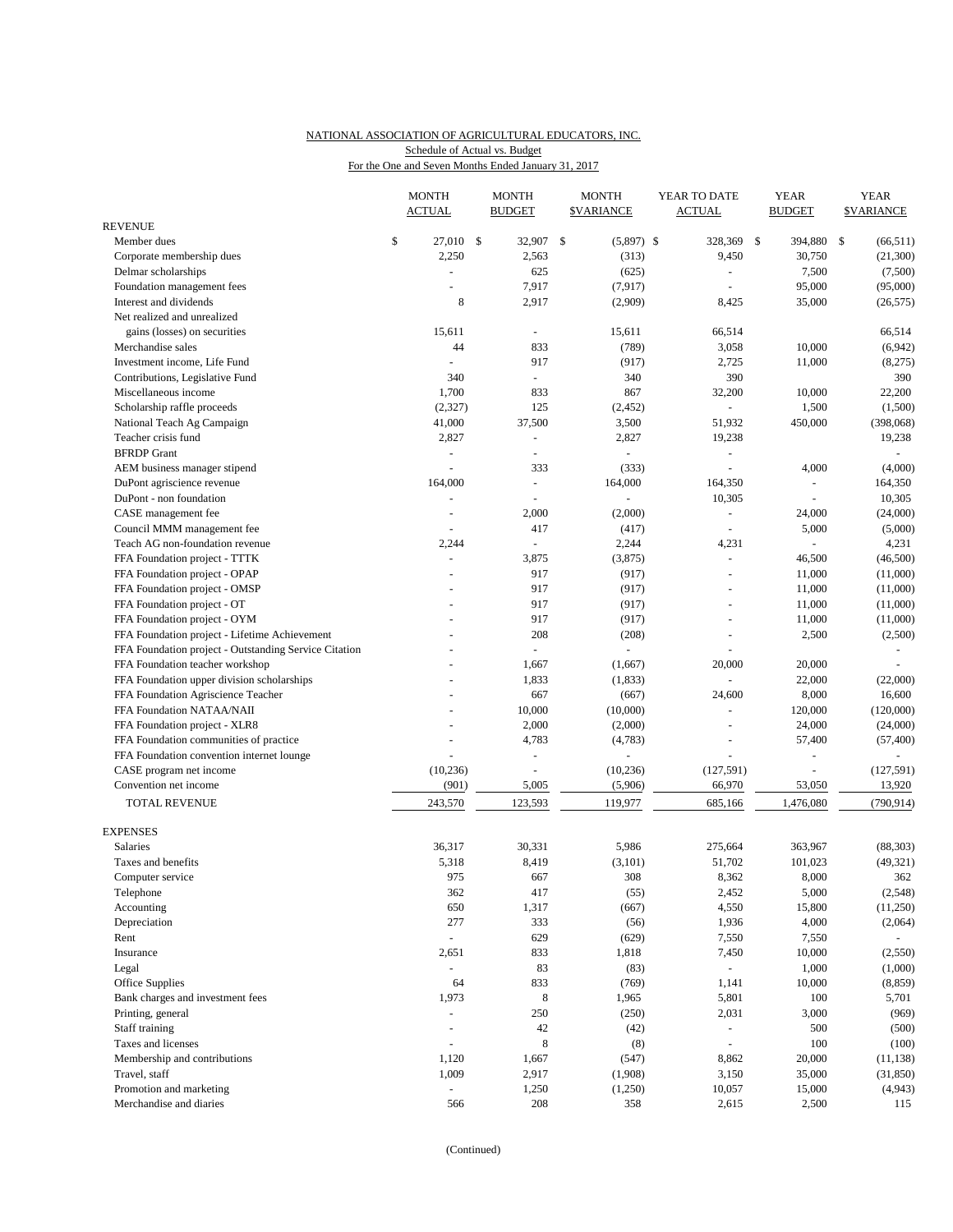## NATIONAL ASSOCIATION OF AGRICULTURAL EDUCATORS, INC. Schedule of Actual vs. Budget

For the One and Seven Months Ended January 31, 2017

|                                                       | <b>MONTH</b>   | <b>MONTH</b>             | <b>MONTH</b>      | YEAR TO DATE        | <b>YEAR</b>              | <b>YEAR</b>       |
|-------------------------------------------------------|----------------|--------------------------|-------------------|---------------------|--------------------------|-------------------|
|                                                       | <b>ACTUAL</b>  | <b>BUDGET</b>            | <b>\$VARIANCE</b> | <b>ACTUAL</b>       | <b>BUDGET</b>            | <b>\$VARIANCE</b> |
| Photocopying                                          |                | $\,8\,$                  | (8)               |                     | 100                      | (100)             |
| Postage, general                                      | 608            | 542                      | 66                | 2,561               | 6,500                    | (3,939)           |
| Professional liability insurance                      |                | 3,183                    | (3, 183)          | 38,775              | 38,200                   | 575               |
| Public relations                                      |                | 83                       | (83)              | 87                  | 1,000                    | (913)             |
| Scholarships                                          | 25,500         | 2,583                    | 22,917            | 37,500              | 31,000                   | 6,500             |
| Travel, regional secretaries                          | 114            | 1,500                    | (1, 386)          | 1,584               | 18,000                   | (16, 416)         |
| Travel, board of directors                            |                | 3,333                    | (3, 333)          | 10,063              | 40,000                   | (29, 937)         |
| Nat'l Teach Ag Campaign                               | 13,366         | 34,167                   | (20, 801)         | 159,209             | 410,000                  | (250,791)         |
| FFA Foundation project - TTTK                         | ÷,             | 3,875                    | (3,875)           | 3,355               | 46,500                   | (43, 145)         |
| FFA Foundation project - OPAP                         |                | 917                      | (917)             | 844                 | 11,000                   | (10, 156)         |
| FFA Foundation project - OMSP                         |                | 917                      | (917)             | 384                 | 11,000                   | (10,616)          |
| FFA Foundation project - OT                           |                | 917                      | (917)             | 719                 | 11,000                   | (10, 281)         |
| FFA Foundation project - OYM                          |                | 917                      | (917)             | 460                 | 11,000                   | (10, 540)         |
| FFA Foundation project - Lifetime achievement         |                | 208                      | (208)             |                     | 2,500                    | (2,500)           |
| FFA Foundation project - Outstanding service citation |                | $\overline{\phantom{a}}$ | ÷,                | 335                 |                          | 335               |
| FFA Foundation teacher workshop                       |                |                          |                   |                     |                          |                   |
| FFA Foundation Regional Grants                        |                |                          |                   |                     |                          |                   |
| FFA Foundation Agrisciense Teachers                   |                |                          | $\overline{a}$    |                     |                          |                   |
| FFA Foundation XLR8                                   |                | 2,000                    | (2,000)           | 2,771               | 24,000                   | (21, 229)         |
| FFA Foundation convention internet lounge             |                | $\blacksquare$           |                   |                     |                          |                   |
| DuPont Agriscience                                    | 322            | 667                      | (345)             | 28,115              | 8,000                    | 20,115            |
| Regional grants                                       |                | $\overline{a}$           |                   |                     |                          |                   |
| NPS expense                                           | (80)           | 417                      | (497)             | (80)                | 5,000                    | (5,080)           |
| Webinar expense                                       |                | 100                      | (100)             |                     | 1,200                    | (1,200)           |
| Teacher crisis fund                                   | 3,000          | $\overline{a}$           | 3,000             | 7.000               | $\overline{a}$           | 7,000             |
| Communities of practice expense                       |                | 3,167                    | (3,167)           | 15,000              | 38,000                   | (23,000)          |
| Substitute teacher hire behinds                       |                | 42                       | (42)              | $\bar{a}$           | 500                      | (500)             |
| Website                                               | 3,450          | 1,083                    | 2,367             | 9,981               | 13,000                   | (3,019)           |
| NATAA stipends                                        | 2,250          | 10,000                   | (7,750)           | 11,000              | 120,000                  | (109,000)         |
| <b>BFRDP</b> expense                                  | L,             | $\overline{a}$           | ÷,                |                     |                          |                   |
| <b>BFPD</b> contract labor                            | $\blacksquare$ | $\sim$                   | ÷,                |                     |                          |                   |
| Credit card expense                                   | 363            | 208                      | 155               | 3,346               | 2,500                    | 846               |
| Storage                                               |                | $\overline{a}$           |                   | 102                 |                          | 102               |
| Miscellaneous                                         |                |                          | $\sim$            | $\sim$              | $\overline{\phantom{a}}$ | $\sim$            |
| <b>TOTAL EXPENSES</b>                                 | 100,175        | 121,046                  | (20, 871)         | 726,434             | 1,452,540                | (726, 106)        |
| NET INCOME (LOSS)                                     | \$<br>143,395  | \$<br>2,547              | \$<br>140,848     | \$<br>$(41,268)$ \$ | 23,540                   | \$<br>(64, 808)   |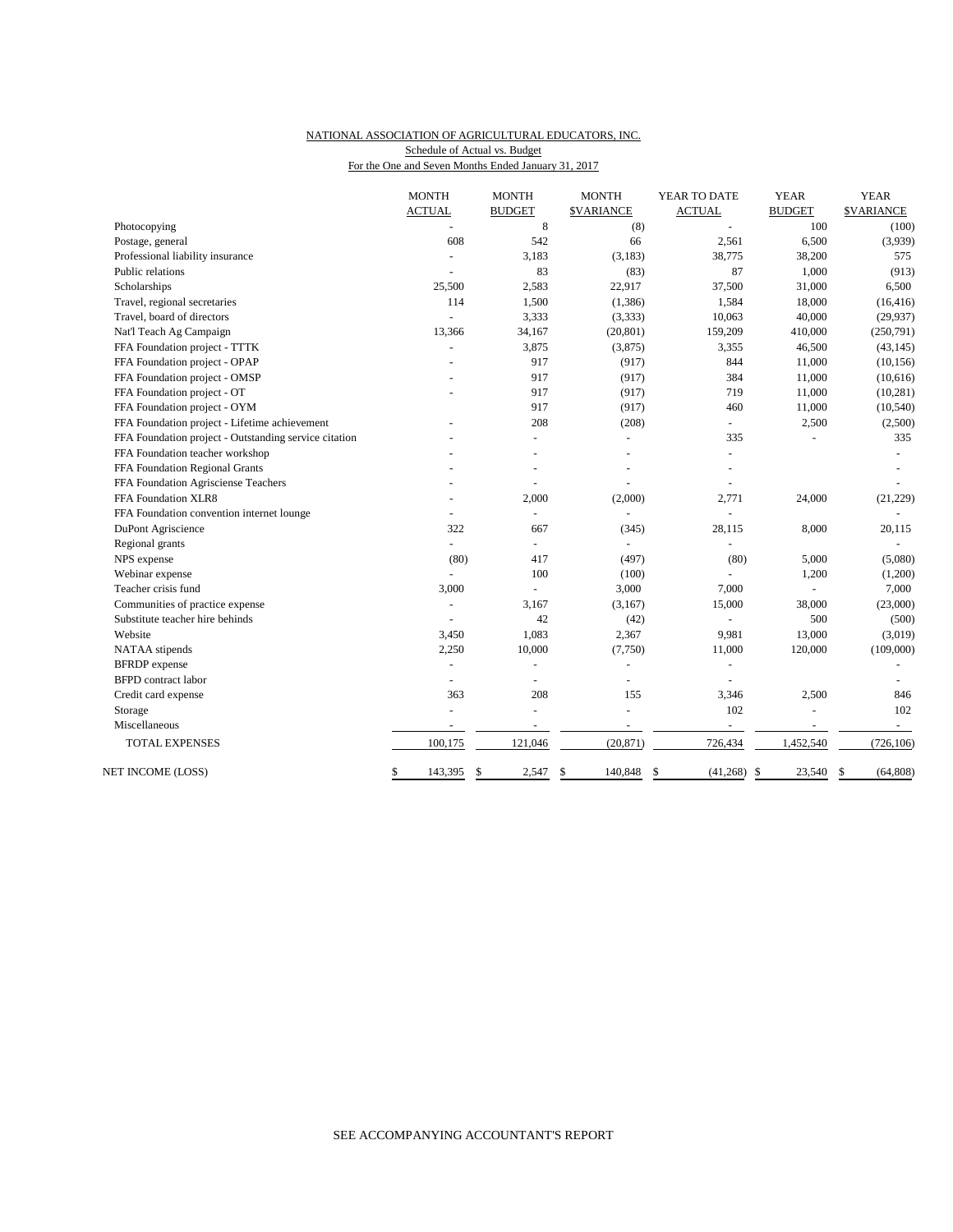#### NATIONAL ASSOCIATION OF AGRICULTURAL EDUCATORS, INC. Schedule of Convention Revenue and Expenses For the One and Seven Months Ended January 31, 2017

|                                           | <b>MONTH</b><br><b>ACTUAL</b> | <b>MONTH</b><br><b>BUDGET</b> | <b>MONTH</b><br><b>SVARIANCE</b> | YEAR TO DATE<br><b>ACTUAL</b> | <b>YEAR</b><br><b>BUDGET</b> | <b>YEAR</b><br><b>SVARIANCE</b> |  |
|-------------------------------------------|-------------------------------|-------------------------------|----------------------------------|-------------------------------|------------------------------|---------------------------------|--|
| <b>REVENUE</b>                            |                               |                               |                                  |                               |                              |                                 |  |
| Convention, registration                  | \$                            | \$<br>9,583                   | S<br>$(9,583)$ \$                | 65,569                        | -S<br>115,000                | (49, 431)<br>S                  |  |
| Convention, trade show                    |                               |                               |                                  | 1,800                         |                              | 1,800                           |  |
| Convention, sponsorships - FFA Foundation |                               | 4,583                         | (4,583)                          | 3,280                         | 55,000                       | (51, 720)                       |  |
| Convention, host state social             |                               |                               |                                  |                               |                              |                                 |  |
| Convention, sponsorships                  |                               | 1,333                         | (1, 333)                         | 17,250                        | 16,000                       | 1,250                           |  |
| <b>TOTAL REVENUE</b>                      |                               | 15,499                        | (15, 499)                        | 87,899                        | 186,000                      | (98, 101)                       |  |
| <b>EXPENSES</b>                           |                               |                               |                                  |                               |                              |                                 |  |
| Convention, plaques and trophies          |                               | 242                           | (242)                            | 118                           | 2,900                        | (2,782)                         |  |
| Convention, printing                      |                               |                               |                                  | 3,775                         |                              | 3,775                           |  |
| Convention, awards                        |                               |                               |                                  | 5,470                         | 7,000                        | (1,530)                         |  |
| Convention, meal functions                |                               | 833                           | (833)                            |                               | 10,000                       | (10,000)                        |  |
| Convention, promotion and marketing       |                               | 208                           | (208)                            | 3,844                         | 2,500                        | 1,344                           |  |
| Convention, postage and shipping          |                               | 333                           | (333)                            | 2,328                         | 4,000                        | (1,672)                         |  |
| Convention, equipment rental              |                               | 1,583                         | (1,583)                          |                               | 19,000                       | (19,000)                        |  |
| Convention, host state social             |                               |                               |                                  |                               |                              |                                 |  |
| Convention, committee expense             | 972                           | 379                           | 593                              | 2,982                         | 4,550                        | (1, 568)                        |  |
| Convention, sponsorships - FFA Foundation |                               | 4,583                         | (4,583)                          |                               | 55,000                       | (55,000)                        |  |
| Convention, travel/board of directors     |                               | 1,333                         | (1, 333)                         | 3,102                         | 16,000                       | (12,898)                        |  |
| Convention, staff travel                  | (71)                          | 1,000                         | (1,071)                          | (690)                         | 12,000                       | (12,690)                        |  |
| <b>TOTAL EXPENSES</b>                     | 901                           | 10,494                        | (9, 593)                         | 20,929                        | 132,950                      | (112, 021)                      |  |
| <b>NET INCOME (LOSS)</b>                  | (901)<br>S                    | 5,005<br>-S                   | (5,906)<br>S                     | \$<br>66,970                  | 53,050<br>\$.                | 13,920<br>S                     |  |